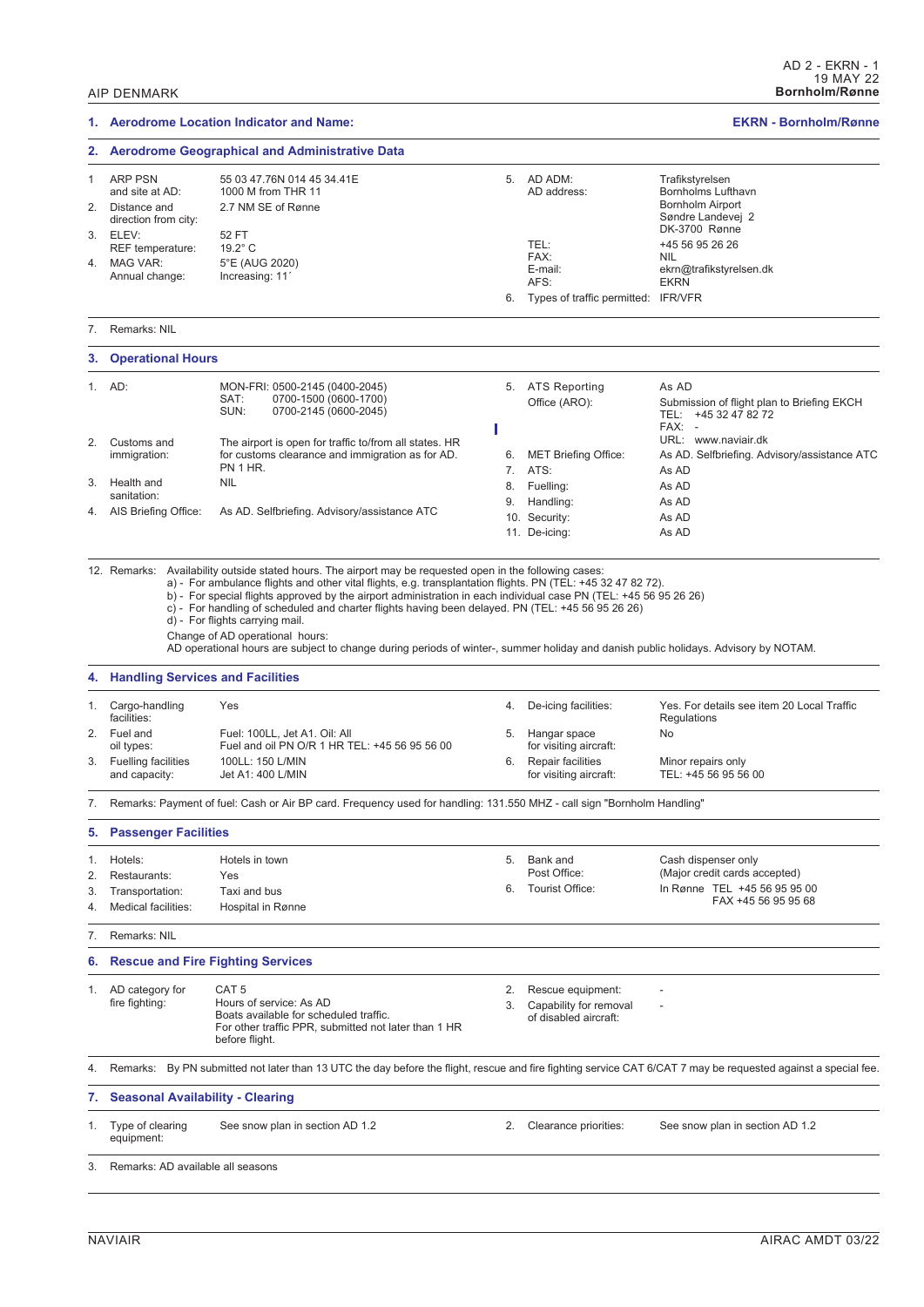| 8.                                                      |                                                                                                                            | <b>Aprons, Taxiways and Check Locations Data</b>                                                                                                                                     |                      |                                                               |                        |                                                                       |                                                |  |  |
|---------------------------------------------------------|----------------------------------------------------------------------------------------------------------------------------|--------------------------------------------------------------------------------------------------------------------------------------------------------------------------------------|----------------------|---------------------------------------------------------------|------------------------|-----------------------------------------------------------------------|------------------------------------------------|--|--|
|                                                         | 1. Apron surface<br>and strength:                                                                                          | 3. ACL location<br>Concrete and asphalt<br>PCN 38/R/B/X/T<br>and ELEV:                                                                                                               |                      |                                                               | At apron 49 FT         |                                                                       |                                                |  |  |
| 2.                                                      | Taxiway width,<br>surface and<br>strength:                                                                                 | 25 M, asphalt, PCN 38/F/B/X/T                                                                                                                                                        | 4.                   | VOR checkpoints:<br>INS checkpoints:                          |                        | See Aircraft Parking/Docking Chart                                    |                                                |  |  |
| 5.                                                      | Remarks: NIL                                                                                                               |                                                                                                                                                                                      |                      |                                                               |                        |                                                                       |                                                |  |  |
| 9.                                                      |                                                                                                                            | <b>Surface Movement Guidance and Control System and Markings</b>                                                                                                                     |                      |                                                               |                        |                                                                       |                                                |  |  |
| 1.<br>2.                                                | Aircraft stand ID<br>signs, Taxi guide<br>lines, Visual<br>docking/parking<br>guidance system:<br>RWY and TWY<br>markings: | Aircraft stand ID signs and taxi guide lines<br>RWY 11/29:<br>THR, RWY NR, Aiming point, TDZ, centre line,<br>side stripes<br>TWY A,B:<br>Centre line, side stripes holding position | 3.                   | Stop bars:                                                    |                        | TWY C:<br>position<br>TWY D:<br>Centre line<br>TWY E:<br>Edge markers | Centre line side stripes, intermediate holding |  |  |
| 4.                                                      | Remarks: NIL                                                                                                               |                                                                                                                                                                                      |                      |                                                               |                        |                                                                       |                                                |  |  |
|                                                         | <b>10. Aerodrome Obstacles</b>                                                                                             |                                                                                                                                                                                      |                      |                                                               |                        |                                                                       |                                                |  |  |
|                                                         | Obstacles for Area 2 and 3 are not provided                                                                                |                                                                                                                                                                                      |                      |                                                               |                        |                                                                       |                                                |  |  |
|                                                         | <b>Obstacles penetrating obstacle limiting surfaces</b>                                                                    |                                                                                                                                                                                      |                      |                                                               |                        |                                                                       |                                                |  |  |
|                                                         | OBST ID /<br>Designation                                                                                                   | OBST type                                                                                                                                                                            | <b>OBST</b> position | ELEV<br>(FT)                                                  | <b>HGT AGL</b><br>(FT) | Markings /<br>Type, Colour                                            | Remarks                                        |  |  |
|                                                         | 0001                                                                                                                       | <b>Building</b>                                                                                                                                                                      | 55 04 07N 014 44 42E | 63                                                            | 11                     | LIL F R                                                               |                                                |  |  |
|                                                         |                                                                                                                            | Obstacles penetrating take-off flight path area obstacle identification surface                                                                                                      |                      |                                                               |                        |                                                                       |                                                |  |  |
|                                                         | OBST ID /<br>Designation                                                                                                   | OBST type                                                                                                                                                                            | <b>OBST</b> position | ELEV<br>(FT)                                                  | <b>HGT AGL</b><br>(FT) | Markings /<br>Type, Colour                                            | Remarks                                        |  |  |
|                                                         | Tabular data pending.                                                                                                      |                                                                                                                                                                                      |                      |                                                               |                        |                                                                       |                                                |  |  |
| Obstacles assessed as being hazardous to air navigation |                                                                                                                            |                                                                                                                                                                                      |                      |                                                               |                        |                                                                       |                                                |  |  |
|                                                         | OBST ID /<br>Designation                                                                                                   | OBST type                                                                                                                                                                            | <b>OBST</b> position | ELEV<br>(FT)                                                  | <b>HGT AGL</b><br>(FT) | Markings /<br>Type, Colour                                            | Remarks                                        |  |  |
|                                                         |                                                                                                                            |                                                                                                                                                                                      | <b>NIL</b>           |                                                               |                        |                                                                       |                                                |  |  |
|                                                         | 11. Meteorological Information Provided                                                                                    |                                                                                                                                                                                      |                      |                                                               |                        |                                                                       |                                                |  |  |
|                                                         | 1. Associated MET                                                                                                          | <b>Central Forecasting Office</b>                                                                                                                                                    | 6.                   | Flight documentation:                                         |                        | Selfbriefing.                                                         |                                                |  |  |
| 2.                                                      | Office:<br>Hours of service:                                                                                               | +45 39 15 72 72<br>H <sub>24</sub>                                                                                                                                                   | 7.                   | Language(s) used<br>Charts and other in-                      |                        |                                                                       |                                                |  |  |
| 3.                                                      | Outside Hours:<br>Office responsible<br>for TAF preparation:                                                               | <b>Central Forecasting Office</b>                                                                                                                                                    | 8.                   | formation available:<br>Supplementary<br>equipment available: |                        |                                                                       |                                                |  |  |
| 4.                                                      | Periods of validity:<br>Type of landing                                                                                    | 9 hours<br><b>NIL</b>                                                                                                                                                                |                      | 9. ATS units provided<br>with information:                    |                        |                                                                       |                                                |  |  |
|                                                         | forecast:<br>Interval of issuance:                                                                                         |                                                                                                                                                                                      |                      | 10. Additional information                                    |                        |                                                                       |                                                |  |  |
| 5.                                                      | Briefing/Consulta-<br>tion provided:                                                                                       | Self briefing and telephone consultation                                                                                                                                             |                      | (limitation of service, etc.): -                              |                        |                                                                       |                                                |  |  |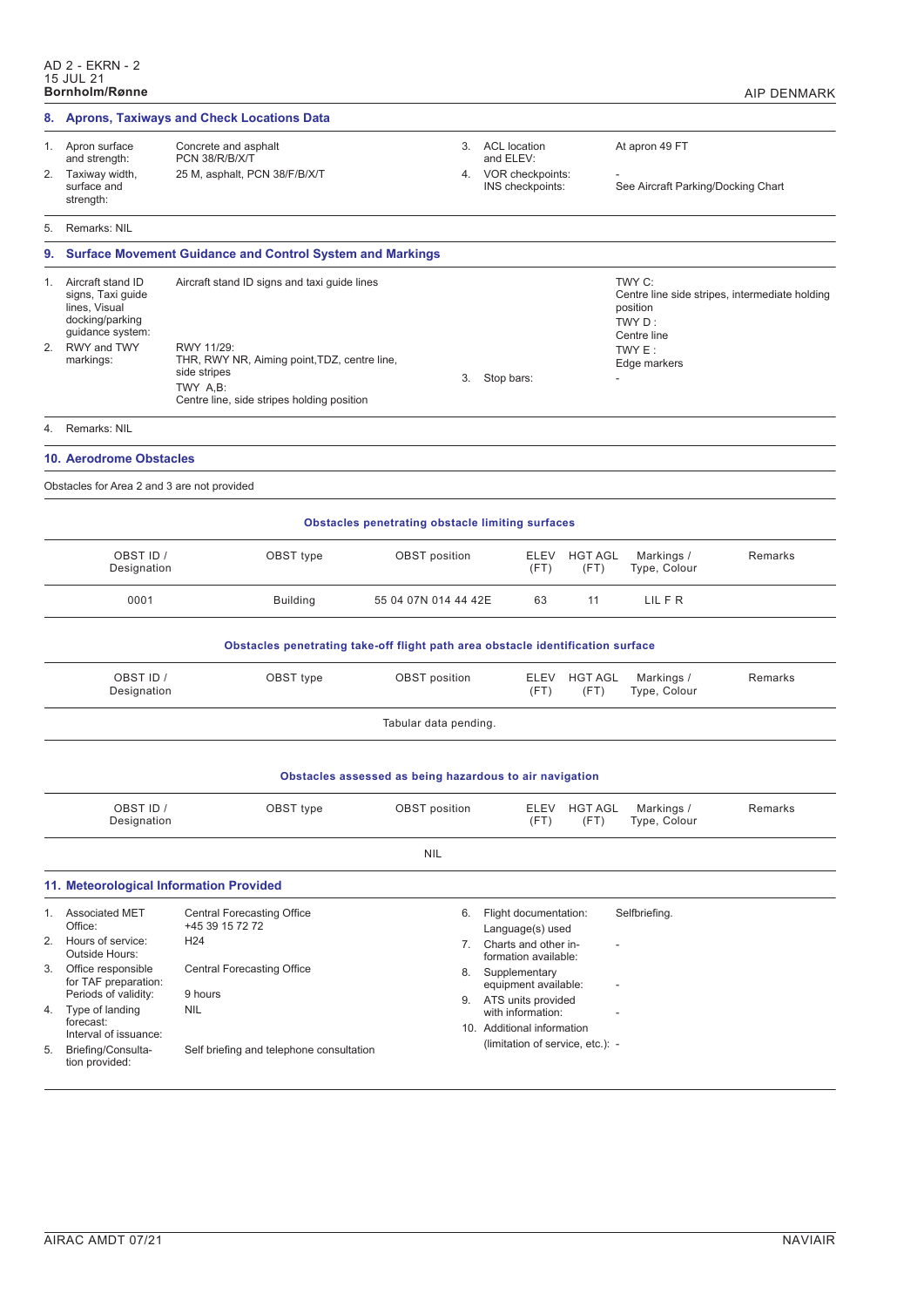|                                                                                                                                          | 12. Runway Physical Characteristics                       |                                                                                                                                                                                                                                                                                                             |                                                                                                                                              |                                      |                                                                                                        |                                                              |                                                |                                                                     |
|------------------------------------------------------------------------------------------------------------------------------------------|-----------------------------------------------------------|-------------------------------------------------------------------------------------------------------------------------------------------------------------------------------------------------------------------------------------------------------------------------------------------------------------|----------------------------------------------------------------------------------------------------------------------------------------------|--------------------------------------|--------------------------------------------------------------------------------------------------------|--------------------------------------------------------------|------------------------------------------------|---------------------------------------------------------------------|
| <b>RWY</b>                                                                                                                               |                                                           | Direction                                                                                                                                                                                                                                                                                                   | <b>RWY</b><br>dimensions                                                                                                                     |                                      | Strength (PCN), Surface<br>of RWY and SWY<br>(SFC friction<br>Calibration NR)                          |                                                              | <b>THR PSN</b>                                 | THR ELEV/<br>Highest ELEV of<br>TDZ of precision<br><b>APCH RWY</b> |
| 11                                                                                                                                       |                                                           | 113.7° GEO                                                                                                                                                                                                                                                                                                  | 2002 x 45 M                                                                                                                                  |                                      | PCN 38/F/B/X/T                                                                                         |                                                              | 55 04 00.78N                                   | 46 FT/-                                                             |
| 29                                                                                                                                       |                                                           | 108.7° MAG<br>293.7° GEO<br>288.7° MAG                                                                                                                                                                                                                                                                      | 2002 x 45 M                                                                                                                                  |                                      | Asphalt<br>PCN 38/F/B/X/T<br>Asphalt                                                                   |                                                              | 014 44 42.77E<br>55 03 34.73N<br>014 46 26.05E | 51 FT/-                                                             |
| <b>RWY</b>                                                                                                                               |                                                           | RWY-SWY<br>slope                                                                                                                                                                                                                                                                                            | SWY<br>dimensions                                                                                                                            |                                      | <b>CWY</b><br>dimensions                                                                               |                                                              | <b>Strip</b><br>dimensions                     | <b>RESA</b>                                                         |
| 11<br>29                                                                                                                                 |                                                           | 0.08%<br>0.08%                                                                                                                                                                                                                                                                                              |                                                                                                                                              |                                      |                                                                                                        |                                                              | 2122 x 300 M<br>2122 x 300 M                   | 240 x 90<br>240 x 90                                                |
|                                                                                                                                          | Remarks: Runway classification                            | <b>RWY NR</b><br>$\overline{11}$<br>29                                                                                                                                                                                                                                                                      | RUNWAY CODE<br>4C<br>4C                                                                                                                      | <b>TYPE</b><br>$PA-1$<br><b>PA-1</b> |                                                                                                        |                                                              |                                                |                                                                     |
| <b>13. Declared Distances</b>                                                                                                            |                                                           |                                                                                                                                                                                                                                                                                                             |                                                                                                                                              |                                      |                                                                                                        |                                                              |                                                |                                                                     |
| <b>RWY</b>                                                                                                                               |                                                           | <b>TORA</b>                                                                                                                                                                                                                                                                                                 | <b>TODA</b>                                                                                                                                  |                                      | <b>ASDA</b>                                                                                            | <b>LDA</b>                                                   |                                                | Remarks                                                             |
| <b>RWY 11</b><br><b>TWY A</b><br>TWY B                                                                                                   |                                                           | 2062 M<br>1799 M                                                                                                                                                                                                                                                                                            | 2062 M<br>1799 M                                                                                                                             |                                      | 2062 M<br>1799 M                                                                                       | 2002 M                                                       |                                                |                                                                     |
| <b>RWY 29</b>                                                                                                                            |                                                           | 2002 M                                                                                                                                                                                                                                                                                                      | 2002 M                                                                                                                                       |                                      | 2002 M                                                                                                 | 2002 M                                                       |                                                |                                                                     |
|                                                                                                                                          | Remarks: See item 23, Arrester gear for military aircraft |                                                                                                                                                                                                                                                                                                             |                                                                                                                                              |                                      |                                                                                                        |                                                              |                                                |                                                                     |
|                                                                                                                                          | 14. Approach and Runway Lighting                          |                                                                                                                                                                                                                                                                                                             |                                                                                                                                              |                                      |                                                                                                        |                                                              |                                                |                                                                     |
| <b>RWY</b>                                                                                                                               | <b>APCH</b><br>LGT:<br>Type<br>Length<br>Intensity        | <b>THR</b><br>LGT:<br>Colour<br><b>WBAR</b>                                                                                                                                                                                                                                                                 | PAPI:<br>Angle<br><b>MEHT</b>                                                                                                                | <b>TDZ</b><br>LGT<br>Length          | <b>RWY</b> centre<br>line LGT:<br>Length<br>Spacing<br>Colour<br>Intensity                             | RWY edge<br>LGT:<br>Length<br>Spacing<br>Colour<br>Intensity | RWY end<br>LGT:<br>Colour<br><b>WBAR</b>       | <b>SWY</b><br>LGT:<br>Length<br>Colour                              |
| 11                                                                                                                                       | 600 M<br>White<br>LIH                                     | Green                                                                                                                                                                                                                                                                                                       | $3^{\circ}$<br>46 FT                                                                                                                         |                                      |                                                                                                        | 2000M<br>White<br>LIH                                        | Red                                            |                                                                     |
| 29                                                                                                                                       | 900 M<br>White<br>LIH                                     | Green                                                                                                                                                                                                                                                                                                       | $3^{\circ}$<br>46 FT                                                                                                                         |                                      |                                                                                                        | 2000 M<br>White<br>LIH                                       | Red                                            |                                                                     |
| Remarks: NIL                                                                                                                             |                                                           |                                                                                                                                                                                                                                                                                                             |                                                                                                                                              |                                      |                                                                                                        |                                                              |                                                |                                                                     |
|                                                                                                                                          | 15. Other Lighting and Secondary Power Supply             |                                                                                                                                                                                                                                                                                                             |                                                                                                                                              |                                      |                                                                                                        |                                                              |                                                |                                                                     |
| 1. ABN/IBN location,<br>characteristics and<br>hours of operation:<br>LDI location and LGT: -<br>2.<br>Anemometer loca-<br>tion and LGT: |                                                           | ABN on ADM BLDG. FLG W EV 2.7 SEC.<br>TWY edge and<br>TWY A, B, C : Blue edge LIL.<br>3.<br>Operating when aircraft are expected at night or in<br>centre line LGT:<br>TWY A, B, E : RGL<br>poor visibility by day<br>Secondary power<br>Yes, switch-over time MAX 15 SEC<br>4.<br>supply/switch-over time: |                                                                                                                                              |                                      |                                                                                                        |                                                              |                                                |                                                                     |
| 5.                                                                                                                                       | Remarks: Blue edge LGT at turning area THR 29             |                                                                                                                                                                                                                                                                                                             |                                                                                                                                              |                                      |                                                                                                        |                                                              |                                                |                                                                     |
|                                                                                                                                          | 16. Helicopter Landing Area                               |                                                                                                                                                                                                                                                                                                             |                                                                                                                                              |                                      |                                                                                                        |                                                              |                                                |                                                                     |
| <b>NIL</b>                                                                                                                               |                                                           |                                                                                                                                                                                                                                                                                                             |                                                                                                                                              |                                      |                                                                                                        |                                                              |                                                |                                                                     |
| 17. ATS Airspace                                                                                                                         |                                                           |                                                                                                                                                                                                                                                                                                             |                                                                                                                                              |                                      |                                                                                                        |                                                              |                                                |                                                                     |
| 1. Designation and<br>lateral limits:                                                                                                    |                                                           | 55 04 04N 014 44 48E clockwise to<br>55 11 14N 014 38 11E                                                                                                                                                                                                                                                   | RØNNE CTR (Situated within Sweden FIR)<br>55 11 14N 014 38 11E - 55 06 01N 014 58 32E<br>- then an arc of a circle, 8.1 NM radius centred at |                                      | 3. Airspace<br>classification:<br>4. ATS unit call sign:<br>Language(s):<br>Transition altitude:<br>5. | D<br>EN, DA<br>5000 FT MSL                                   | RØNNE TOWER                                    |                                                                     |
| Vertical limits:<br>2.                                                                                                                   |                                                           | 1500 FT MSL/GND                                                                                                                                                                                                                                                                                             |                                                                                                                                              |                                      |                                                                                                        |                                                              |                                                |                                                                     |
| 6. Remarks: NIL                                                                                                                          |                                                           |                                                                                                                                                                                                                                                                                                             |                                                                                                                                              |                                      |                                                                                                        |                                                              |                                                |                                                                     |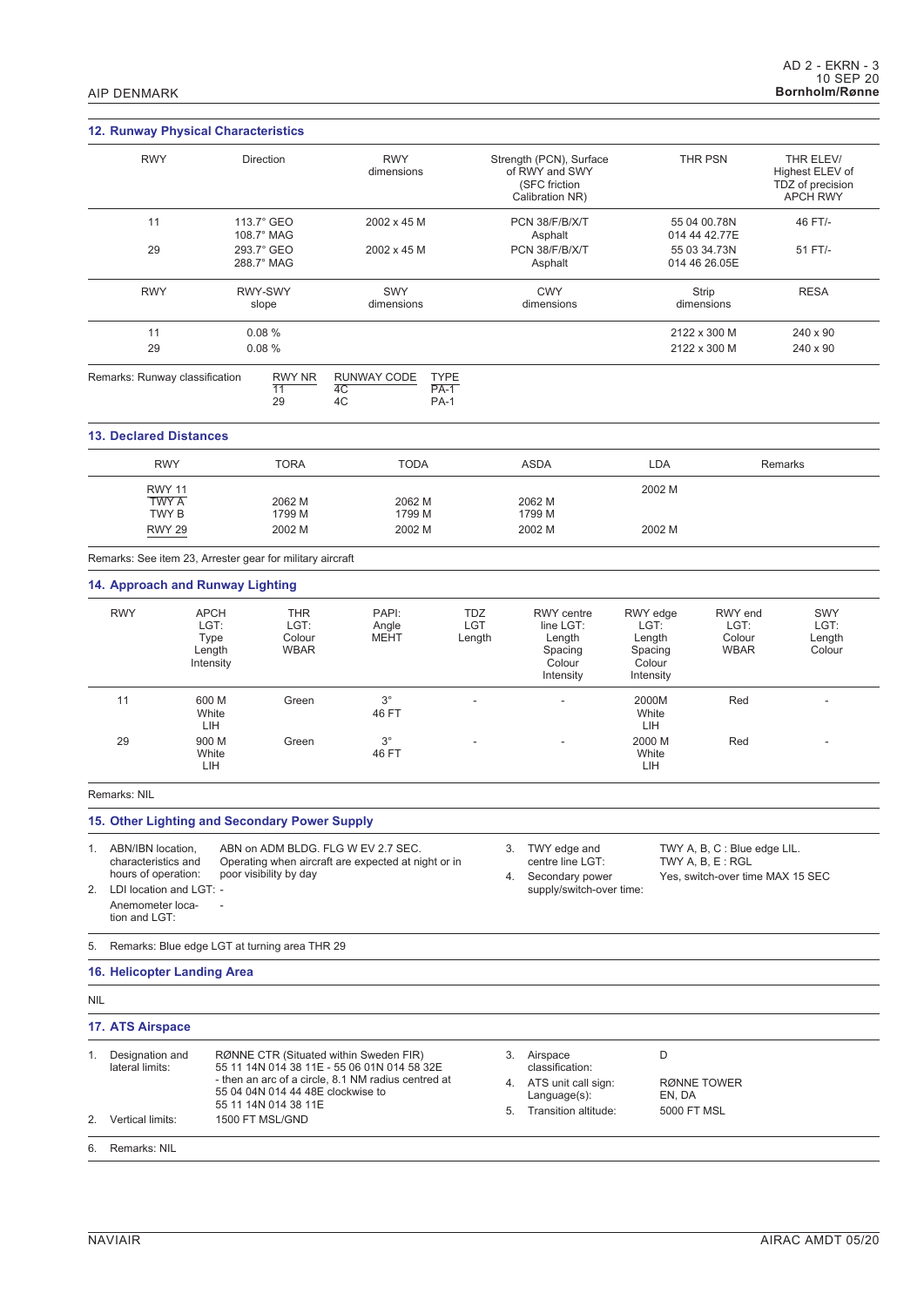## **18. ATS Communication Facilities**

| <b>18. ATS Communication Facilities</b>    |            |                              |                          |                               |                 |                                                                      |  |  |
|--------------------------------------------|------------|------------------------------|--------------------------|-------------------------------|-----------------|----------------------------------------------------------------------|--|--|
| Service                                    |            | <b>CS</b>                    | Channels/<br>Frequencies | <b>HR</b>                     |                 | Remarks                                                              |  |  |
| APP                                        |            | <b>RØNNE</b><br><b>TOWER</b> | 118.325                  | As AD                         |                 | DOC: FL 100/40 NM. VDF AVBL,<br>class A OPR, accuracy +/- 2°.        |  |  |
| <b>TWR</b>                                 |            | <b>RØNNE</b><br><b>TOWER</b> | 118.325                  | As AD                         |                 | DOC: FL 100/40 NM. VDF AVBL,<br>class A OPR, accuracy +/- 2°.        |  |  |
|                                            |            |                              | 121.500<br>257.800       |                               |                 | Emergency. VDF AVBL, class A OPR,<br>accuracy $+/- 2^\circ$ .<br>MIL |  |  |
| 19. Radio Navigation and Landing Aids      |            |                              |                          |                               |                 |                                                                      |  |  |
| <b>FAC</b><br><b>ILS CAT</b><br><b>VAR</b> | ID         | Channel/<br>Frequency        | <b>HR</b>                | <b>PSN</b>                    | <b>DME ELEV</b> | Remarks                                                              |  |  |
| <b>VOR</b><br>4°E 2016                     | <b>ROE</b> | 112,000 MHZ                  | H <sub>24</sub>          | 55 03 56.08N<br>014 45 31.29E |                 | DOC: FL 500/80 NM; 017°-152° MAG 150 NM<br>DME INFO from TACAN ROE   |  |  |
| <b>TACAN</b><br>4°E 2017                   | <b>ROE</b> | <b>CH 57x</b>                | H <sub>24</sub>          | 55 03 42.73N<br>014 45 21.07E | 78.6 FT         | DOC: FL 500/80 NM                                                    |  |  |
| <b>LOC 29</b><br>CAT I                     | <b>IRE</b> | 110,300 MHZ                  | HO                       | 55 04 06.18N<br>014 44 21.31E |                 | ILS class I/C/4                                                      |  |  |
| GP 29                                      |            | 335,000 MHZ                  | HO                       | 55 03 42.32N<br>014 46 12.79E |                 | Angle 3°, RDH 52 FT                                                  |  |  |
| <b>DME 29</b>                              | <b>IRE</b> | <b>CH 40x</b>                | HO                       | 55 03 42.19N<br>014 46 12.22E | 55.0 FT         | FREQ paired wit LOC 29                                               |  |  |
| L                                          | <b>FAU</b> | 334 KHZ                      | H <sub>24</sub>          | 55 01 41.49N<br>014 54 01.79E |                 | DOC 20 NM                                                            |  |  |
| <b>LOC 11</b><br>CAT <sub>I</sub>          | <b>IAR</b> | 109.350 MHZ                  | HO                       | 55 03 29.47N<br>014 46 46.93E |                 | ILS class I/C/4                                                      |  |  |
| <b>GP 11</b>                               |            | 331.850 MHZ                  | HO                       | 55 03 52.99N<br>014 44 56.56E |                 | Angle 3°, RDH 55 FT                                                  |  |  |
| DME <sub>11</sub>                          | <b>IAR</b> | <b>CH 30y</b>                | HO                       | 55 03 53N *<br>014 44 57E     |                 | FREQ paired with LOC 11                                              |  |  |

## **20. Local Traffic Regulations**

**1. School and training flights** School and training flights performed by aircraft with a MTOM above 5700 kg will be allowed only if prior permission has been obtained from the airport on TEL +45 56 93 02 30 From 15 MAY to 15 SEP inclusive the following restrictions will apply: a) School and training flights are permitted only in the period 0700 - 1900 Danish time. However propeller aeroplanes with a MTOM below 5700 kg are permitted to perform school and training flights in the period 0700 - 2200 Danish time. b) For aircraft with MTOM above 20 000 kg school and training flights will be permitted only MON - FRI. c) All school and training flights requesting approach at EKRN must file a separate flight plan for both the inbound and the outbound flight. **2. De-icing of aircraft** 2.1 De-icing and anti-icing of aircraft may take place and can be requested via "Bornholm Handling" on frequency 131.550 MHZ. **3. Use of auxiliary power unit (APU)** Use of APU on aircraft stands shall be limited as far as possible. APU may be used: • 5 minutes after on block. • 5 minutes before leaving apron. Exemptions: When the outside air temperature (OAT) is below -10°C or above +25°C APU may be used as follows, unless otherwise instructed by marshall: • 5 minutes after on block. • 15 minutes before leaving apron. **4. Engine run-up in connection with maintenance** Engine run-ups in connection with maintenance procedures may only take place on test sites assigned by marshall. **21. Noise Abatement Provisions 1. Noise abatement provisions** 1.1 The provisions apply to all aeroplanes except propeller aeroplanes with a MTOM below 5700 KG **2. Take-off restrictions** 2.1 RWY 11 IFR: Turns must not be commenced until having passed DME ROE 1.5 NM. VFR: Overflying the town Arnager below 2000 FT MSL should be avoided in connection with VFR take-off. RWY 29 IFR: After passing 500 FT MSL turn left and follow ROE VOR radial 277 to DME ROE 5 NM. VFR: Overflying the city Rønne below 2000 FT MSL should be avoided in connection with VFR take-off. **22. Flight Procedures 1. IFR Arrival** 1.1 Aircraft will normally be cleared by ACC MALMØ to ROE VOR. 1.2 Radio communication failure Navigation aid designated for radio communication failure during IMC for arriving aircraft is L FAU. 2.2 Omnidirectional departures RWY 11:Climb straight ahead to at least 700 FT MSL before turn is commenced. RWY 29:Climb straight ahead to 500 FT MSL before turn is commenced. Procedure design gradient 4.5% up to 800 FT MSL, due to cranes 525 FT / 2.25 NM NW of THR 11.

### **3. VFR Flights**

3.1 VFR reporting points and VFR routes are established, see ANC 1:500 000.

## **2. IFR Departure**

2.1 Standard Instrument Departures

Standard Instrument Departures (SID) have not been established.